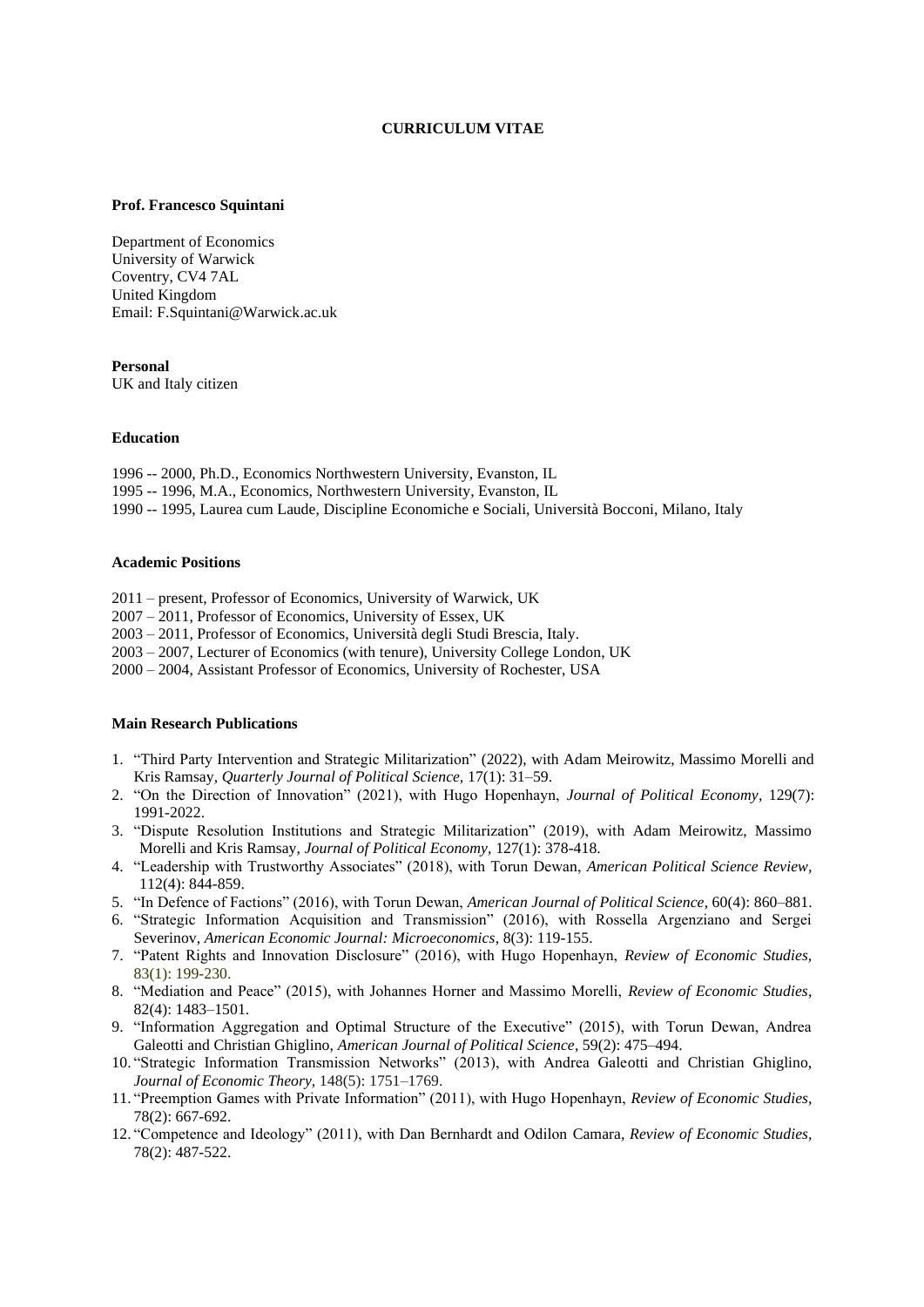- 13. "Competitive Experimentation with Private Information" (2010), with Giuseppe Moscarini, *Journal of Economic Theory,* 145(1): 339-360.
- 14. "The Case for Responsible Parties" (2009), with Dan Bernhardt and John Duggan, *American Political Science Review*, 103(4): 570-587.
- 15. "Private Polling in Elections and Voters' Welfare" (2009), with Dan Bernhardt and John Duggan, *Journal of Economic Theory*, 144(5): 2021-2056.
- 16. "Arbitration, Mediation and Cheap Talk" (2009), with Maria Goltsman, Johannes Horner, and Gregory Pavlov, *Journal of Economic Theory*, 144(4): 1397-1420.
- 17. "Overconfidence, Insurance and Paternalism" (2007), with Alvaro Sandroni, *American Economic Review*, 97(5): 1994-2004.
- 18. "Credulity, Lies, and Costly Talk" (2007), with Navin Kartik and Marco Ottaviani, *Journal of Economic Theory,* 134(1): 93-116.
- 19. "Voting and Communication with Double-Sided Information" (2003), with Ulrich Doraszelski and Dino Gerardi, *Contributions to Theoretical Economics*, 3(1): Art. 6.
- 20. "Imitation and Experimentation in Changing Contests" (2002), with Juuso Valimaki, *Journal of Economic Theory,* 104(2): 376-404.

#### **Other Research Publications**

- "Overconfidence and Adverse Selection: The Case of Insurance" (2012), with Alvaro Sandroni, *Journal of Economics, Behavior and Organization,* 93(C): 149-165.
- "On the Benefits of Party Competition" (2009), with Dan Bernhardt, Larissa Campuzano and Odilon Camara, *Games and Economic Behavior,* 66(2): 685-70.
- "Individual Accountability in Teams" (2009), with Leslie Marx, *Journal of Economic Behavior and Organization*, 72(1): 260-273.
- "Electoral Competition with Privately Informed Candidates" (2007), with Dan Bernhardt and John Duggan, *Games and Economic Behavior,* 58(1): 1-29.
- "Equilibrium and Mistaken Self-Perception", (2006), *Economic Theory,* Vol. 27, Number 3, Pages 615-641.
- "Naïve Audience and Communication Bias" (2006), with Marco Ottaviani, *International Journal of Game Theory,* 35(1), 129-150.
- "Backward Induction and Model Deterioration" (2004), *Advances in Theoretical Economics,* 4(1): Art. 2.
- "Moral Hazard, Renegotiation, and Forgetfulness" (2003), *Games and Economic Behavior,* 44(1): 98-113.

#### **Surveys and Non-Academic Publications**

- "Information Aggregation in Political Decision-Making" (2019), in *Oxford Research Encyclopedia of Politics,* Redlawsk, D., Ed., Oxford University Press.
- "Effetto Brexit sul Regno Unito" (2016), *Lavoce.info,* 26/07/2016.
- "Introduction to the Symposium in Political Economy" (2012), *Economic Theory,* 49(3): 513-529.
- "A Survey on Polling in Elections" (2008), with Dan Bernhardt and John Duggan, in Aragones, E., Bevia, C., Llavador, H., Schofield, N., Eds., *The Political Economy of Democracy*, Fundacion BBVA, 2008.
- "A Survey on Overconfidence" (2004), with Alvaro Sandroni.
- "Notes for Non-Cooperative Game Theory" (2000), 2nd year PhD course notes, *University of Rochester.*

#### **Completed Research Papers**

- 1. "Information Revelation and Pandering in Elections," with Navin Kartik and Katrin Tinn, *Review of Economic Studies,* revision requested.
- 2. "Information Acquisition and Transmission in Teams", with Dimitri Migrow, *Economic Journal,* revision requested.
- 3. "Information Transmission in Networks of Political Decision Makers."
- 4. "Optimal Overspecified Contracts."

#### **Work in Progress**

1. "Choosing Policy Advisers," with Torun Dewan.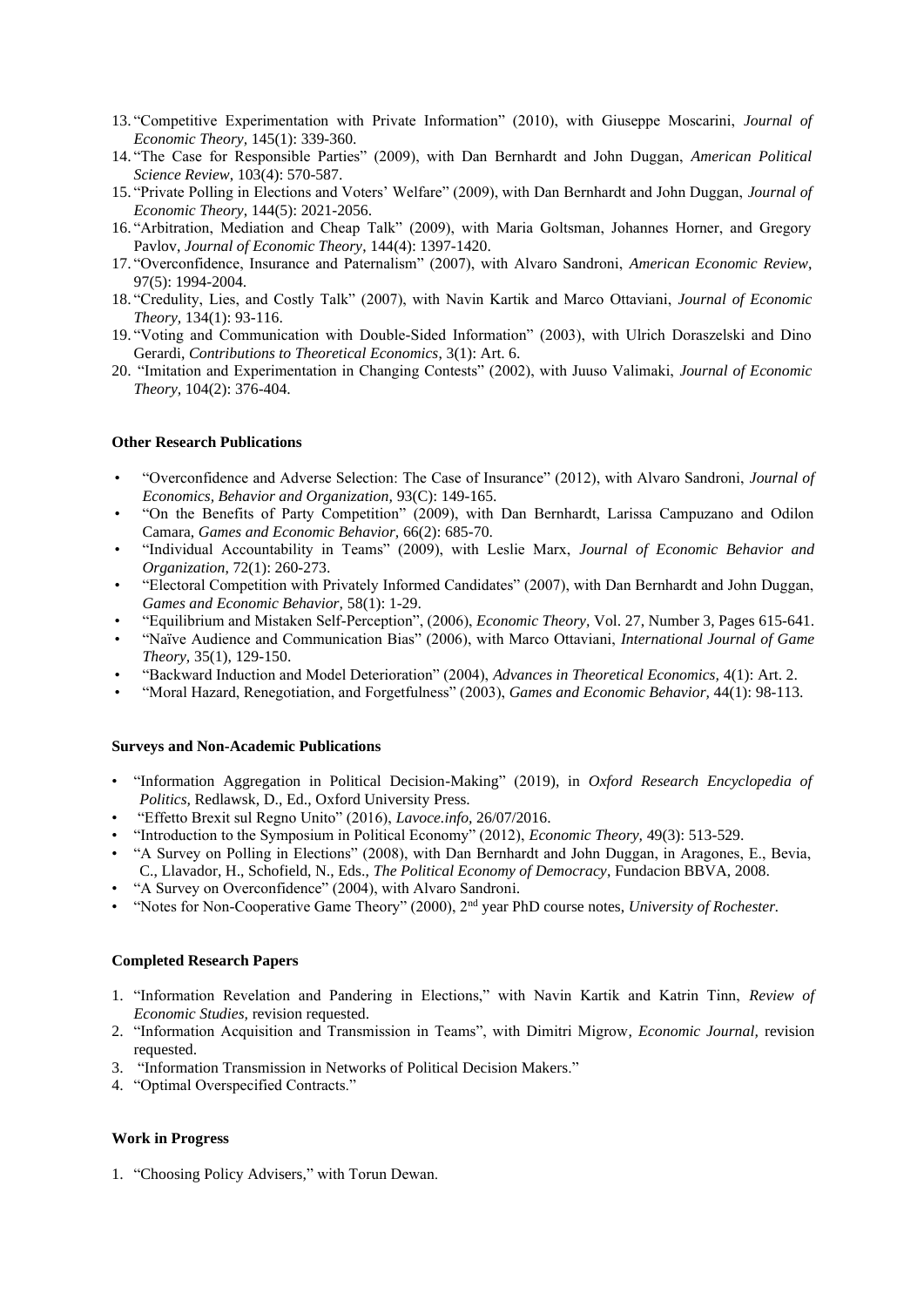- 2. "Multi-Dimensional Bargaining," with Massimo Morelli.
- 3. "Conspiration Networks," with Antonio Cabrales.

# **Teaching Experience**

- Intermediate Microeconomics (Undergraduate level), University of Rochester, 2001/02 and 2002/03.
- Game Theory (Undergraduate level), University of Rochester, 2000/01, 2001/02, 2002/03 and University College London, 2003/04, 2004/05, 2005/06, 2006/07.
- Microeconomics (Master level), University of Essex, 2007/08, 2008/09, 2009/10; London School of Economics, 2014/15.
- Game Theory (Master level), University College London, 2003/04, 2004/05, 2005/06, 2006/07; University of Warwick, 2011/12, 2012/13, 2013/14, 2016/17.
- Industrial Organization (Master Level), University of Essex, 2009/10.
- Game Theory (PhD level), University of Rochester, 2000-01, 2001/02, 2002/03.
- Political Economy (PhD level), University College London, 2006/07; University of Warwick, 2011/12; 2015/16; 2016/17, 2017/18, 2018/19, 2019/20.
- Microeconomic Theory (PhD level), University of Warwick, 2016/17, 2017/18, 2018/19.

# **PhD Supervision**

- Dr. Daniel Habermacher (PhD 2020, University of Warwick), Assistant Professor, Universidad de los Andes.
- Dr. Raghul S. Venkatesh (PhD 2017, University of Warwick), Post Doc, Universitè Aix-Marseille.
- Dr. Dimitri Migrow (PhD 2016, University of Warwick), Assistant Professor, University of Calgary; first placement: Assistant Professor, University of Manchester.
- Dr. Monica Giovanniello (PhD 2015, University of Warwick), Assistant Professor, Universitat de Les Iles Baleares; first placement: Post Doc at Università degli Studi di Verona.
- Dr. Kostas Matakos (PhD 2013, University of Warwick), Associate Professor at King's College, London; first placement: Post Doc at London School of Economics.
- Dr. David Deller (PhD 2013, Essex University, main advisor Prof. Melvyn Coles), Research Associate at University of East Anglia, Centre for Competition Policy.
- Prof. Odilon Camara, (PhD 2008, University of Illinois at Urbana-Champaign, main advisor Prof. Dan Bernhardt), Assistant Professor at Marshall Business School, University of Southern California.
- Prof. Alessandro Riboni (PhD 2004, University of Rochester), Professor at Ecole Polytechnique, Paris; first placement: Assistant Professor at Universitè de Montreal.

## **Mentoring**

- Prof. Andrea Galeotti (University of Essex, 2007-2011), Professor, London Business School.
- Prof. Rossella Argenziano (University of Essex, 2007-2011), Professor, University of Essex.
- Prof. Peter Buisseret (University of Warwick, 2013-15), Assistant Professor, Harvard Kennedy School.
- Dr. Kirill Pogorelskiy (University of Warwick, 2015-20), Associate Professor, University of Warwick.

## **Administrative Experience**

- Executive Board, European Political Economy Consortium, September 2015 present.
- Director of Research, University of Warwick, Department of Economics, June 2012 September 2013.
- PhD Director, Essex University, Department of Economics, September 2008 June 2011.
- Coordinator of the Political Economy Group, University of Warwick, Department of Economics, September 2013–present.
- Conference organization: Wallis Institute of Political Science Annual Conference, University of Rochester, 2001 and 2002; "Acquisition, Use and Transmission of Private Information in Financial Markets: Theory and Applications", European University Institute, 2010; "Workshop in Political Economy", University of Warwick, 2012, 2013, "Warwick-Princeton Conference in Political Economy," Venice, Italy, 2014.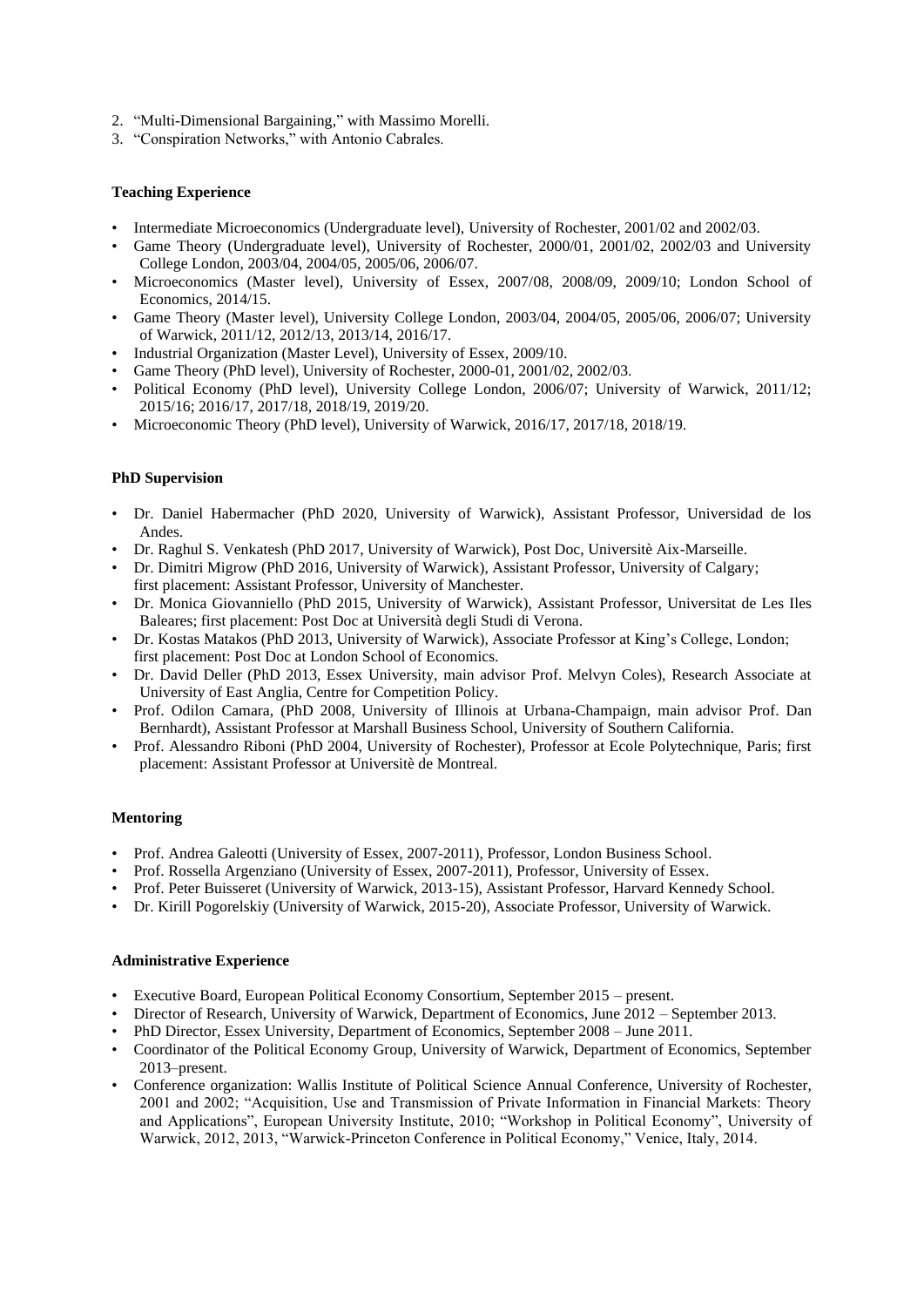- Conference session organization: SAET Conference, Kos, Greece 2007, Ischia, Italy 2009, 2019, Faro, Portugal, 2011, 2017, Paris, France, 2013, Cambridge, UK, 2015; EEA-ESE Summer Meeting, Barcelona, 2009, Gothenburg, 2013.
- Seminar organization: University of Rochester, 2000/01, 2001/02; University College London, 2002/03, 2004/05; Essex University, 2007/08, 2008/09; Warwick University, 2011/12, 2012/2013.

# **Grants and Awards**

- Northwestern PhD Fellowship 1995-2000.
- PRIN 2007 Principal Investigator -- 94,000  $\epsilon$ .

# **Editorial Activity**

- *Economic Theory,* Associate Editor, 2009-2011.
- *Economic Theory,* Co-Editor, 2011-2018.
- *International Economic Review,* Associate Editor, 2012-2013.
- *Journal of Theoretical Politics,* Editorial Board member, 2014-present.
- *PSRM, Journal of the European Political Science Association,* Associate Editor, 2012-2015.
- *Social Choice and Welfare*, Associate Editor, 2009-2018.

## **Refereeing**

*ANVUR, American Economic Journal: Microeconomics, American Economic Review, American Journal of Political Science, American Political Science Review, B.E. Journals in Theoretical Economics, Canadian Journal of Economics, Czech Science Foundation. Econometrica, Economic Journal, Economic Enquiry, Economic Theory, Economic and Social Research Council, European Economic Review, European Journal of Political Economy. European Research Council, Games and Economic Behavior, Group Decision and Negotiation, International Economic Review, International Journal of Game Theory, Israeli Science Foundation, Journal of Conflict Resolution, Journal of Economic Behavior and Organization, Journal of Economic Dynamics and Control, Journal of the European Economic Association, Journal of Economic Theory, Journal of Economics and Management Strategy, Journal of Law Economics and Organization, Journal of Legislative Studies, Journal of Mathematical Economics, Journal of Political Economy, Journal of Politics, Journal of Public Economics, Journal of Public Economic Theory, Journal of Theoretical Politics, MIT University Press, MIUR-PRIN, National Science Foundation, Proceedings of the National Academy of Science, Quarterly Journal of Economics, Quarterly Journal of Political Science, RAND Journal of Economics, Research in Economics, Review of Economic Studies, Scandinavian Journal of Economics; Social Choice and Welfare, Social Sciences and Humanities Research Council of Canada, SpringerPlus, Theoretical Economics, Theory and Decision.*

## **Visiting Positions**

University of California at Los Angeles (September 2004, February 2016); Universitad Torcuato di Tella, Buenos Aires (September 2005); European University Institute, Florence (April 2010, April 2014); London School of Economics (Autumn, 2012, Winter 2016); EIEF, Bank of Italy (April 2013); Institut d'Analisi Economica, UAB (March 2016, Winter 2019); Università Bocconi (Winter 2018); London Business School (Winter 2022).

## **Invited Talks**

Seminars: Northwestern University, 1998; Northwestern University, 1999; Rice University, 1999; University of Rochester, 1999; Università degli Studi di Torino 1999; University Carlos III at Madrid, 2000; Università degli Studi di Bologna 2000; University of Bonn, 2000; Cornell University, 2000; Essex University, 2000; University of North Carolina at Chapel Hill, 2000; Universitat Pompeu Fabra at Barcelona, 2000; University of Rochester, 2000; Università degli Studi di Roma I, 2000; Università degli Studi di Salerno 2000; University of Texas at Austin, 2000; Università degli Studi di Torino 2000; University of Toronto, 2000; Università degli Studi di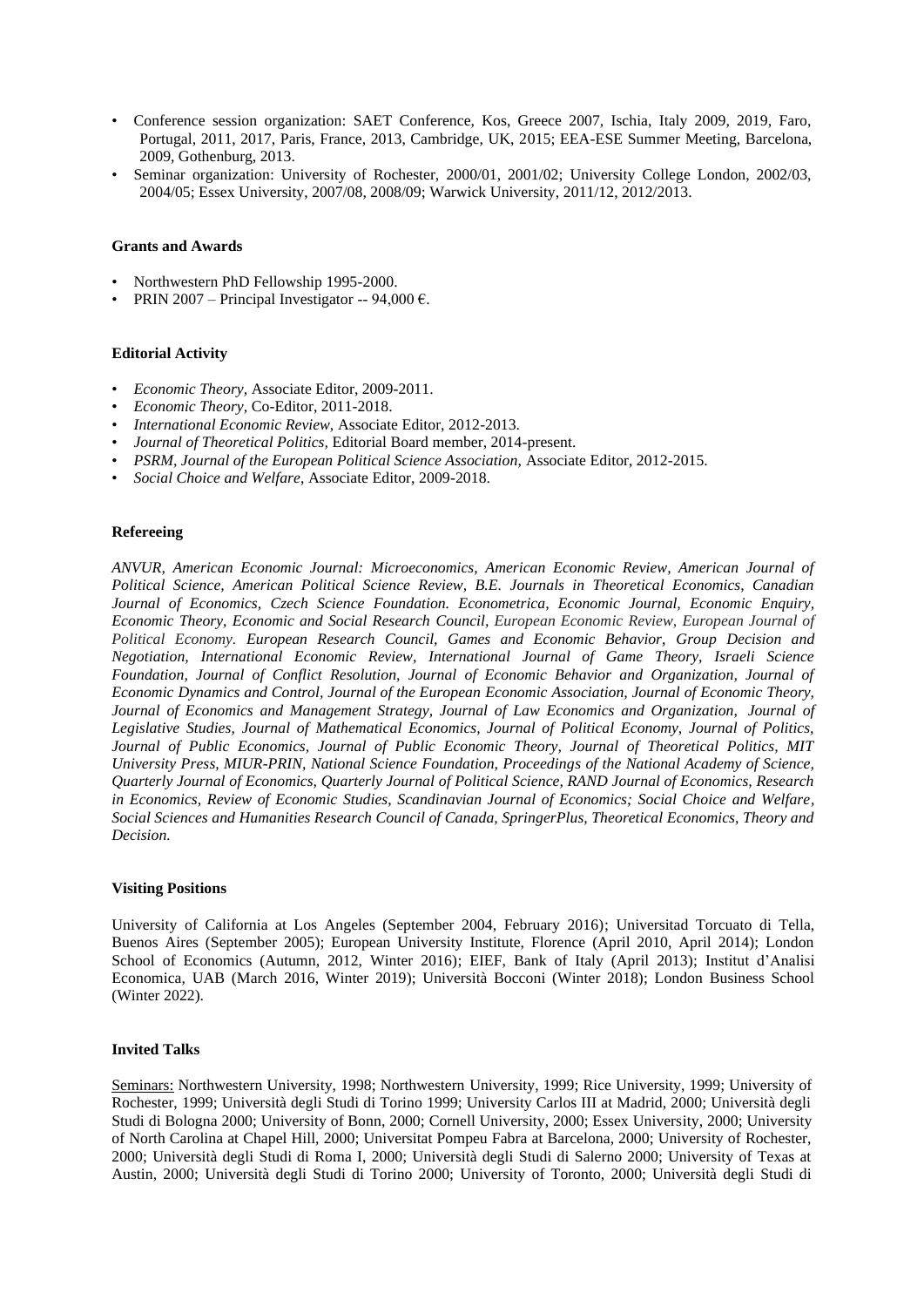Venezia, 2000; Columbia University, 2001; Penn State University, 2001; Queen's University at Kingston, 2001; Southampton University, 2001; University of Toronto, 2001; University College of London, 2001; Columbia Business School, 2002; New York University, 2002; Université de Montreal, 2002; University of Pennsylvania, 2002; University of Western Ontario, 2002; Universitat Autonoma de Barcelona, 2003; University of Bonn, 2003; University of California at Los Angeles, 2003; University of California at San Diego, 2003; Duke University, 2003; University of Illinois at Urbana-Champaign, 2003; London School of Economics, 2003; Nuffield College at Oxford University, 2003; Universitat Pompeu Fabra at Barcelona, 2003; Université de Toulouse, 2003; Olin Business School at Washington University, 2003; Università Bocconi, 2004; Northwestern University, 2004; University of Michigan, 2004; University of Minnesota, 2004; Boston University, 2005; Caltech, 2005; Cambridge University, 2005; Edinburgh University, 2005; Helsinki Business School, 2005; Leicester University, 2005; Manchester University, 2005; Université de Montreal, 2005; University of Munich, 2005; Princeton University, 2005; University of Rochester, 2005; Royal Holloway University, 2005; Southampton University, 2005; Universitad Torcuato di Tella, Buenos Aires, 2005; Yale University, 2005; CORE, Universitè Catholique de Louvain la Neuve, 2006; INSEAD, Paris, 2006; Ohio State University, 2006; Università Bocconi, 2007; University of California at Los Angeles, 2007; Essex University, 2007; University of Illinois at Urbana-Champaign, 2007; Heidelberg University 2007; ITAM Mexico City 2007; University of Iowa 2007; Koç University, 2007; University of British Columbia, 2007; Università degli Studi di Venezia, 2007; University of Bonn, 2008; Paris School of Economics, 2008; European University Institute, 2009; London School of Economics, 2009; IMT Lucca, 2009; Bristol University, 2010; Princeton University, 2010; Georgetown University, 2010; Cambridge University, 2010; Erasmus University at Rotterdam, 2010; London Business School, 2010; London School of Economics, 2010; Universidad de Malaga, 2010; Oxford University, 2010; Toulouse School of Economics, 2010; Warwick University, 2010; University of California at Berkeley, 2011; Caltech, 2011; Universitad Carlos III, Madrid, 2011; Columbia University, 2011; Cornell University, 2011; ECARES, Universitè Libre de Bruxelles, 2011; European University Institute, 2011; Harvard University/MIT, 2011; University of California at Los Angeles, 2011; CSEF, Università di Napoli II, 2011; New School Economics Moscow, 2011; New York University, 2011; University of Pennsylvania, 2011; University of Rochester, 2011; Stanford University, 2011; University of Birmingham, 2012; Boston University, 2012; University of Chicago, 2012; University of Illinois at Urbana-Champaign, 2012; Northwestern University, 2012; Oxford University, 2012; Princeton University, 2012; Brunel University, 2012; Washington University at St. Louis, 2012; University of Wisconsin 2012; CORE, Universitè Catholique de Louvain la Neuve, 2013; EIEF, Bank of Italy, 2013; HEC Paris, 2013; University of Oslo, 2013; University of Southampton, 2013; University of Chicago, 2014; European University Institute, Firenze, 2014; ETH Zurich - University of Zurich, 2014; Real Collegio Carlo Alberto, Torino, Italy, 2015; HEC Lausanne, 2015; Institut de Analisi Economica, UAB, 2016; Berkeley University, 2016; University of California at Los Angeles, 2016; University of Nottingham, 2016; Rotterdam University, 2016; University of California at Los Angeles, 2017; University of California at San Diego, 2017; Columbia University, 2017; Cornell University, 2017; Duke University, 2017; Harvard University, 2017; Stanford University, 2016; Surrey University, 2017; University of Toronto, 2017; University of Utah, 2017; Yale University, 2017; Brown University, 2017; Bocconi University, 2018; Oxford University, 2018; Edinburgh University, 2019; European University Institute, 2019; Paris School of Economics, 2019; Universitat Iles Baleares, 2019; Universitad Carlos III, Madrid, 2019; CERGE-EI, Prague, 2019; Institut de Analisi Economica, UAB, 2019; Toulouse School of Economics, 2019; Copenhagen University, 2020; École Polytechnique, 2020; Hong Kong Baptist University - China Europe International Business School - National University of Singapore - National Taiwan University, 2021; Hong Kong Baptist University - Kyoto University - Osaka University - Academia Sinica - National Taiwan University, 2021; Copenhagen University, 2022; École Polytechnique, 2022.

Conferences: NASM of the Econometric Society at Madison, WI, 1999; Summer in Tel Aviv, Israel, 1999; International Conference on Game Theory, Stony Brook NY, 1999; NASM Econometric Society at Maryland, 2001; ESM of the Econometric Society at Lausanne, Switzerland, 2001; EEA Meeting at Lausanne, Switzerland, 2001; CET at Toronto, Canada, 2002; Society of Economic Design at New York NY, 2002; ESM of the Econometric Society at Venice, Italy, 2002; EEA Meeting at Venice, Italy, 2002; AEA Winter meetings at Boston, 2003; NASM of the Econometric Society at Evanston, IL, 2003; Political Economy Conference at Washington University at St. Louis, MO, 2004; Political Economy Workshop, Stony Brook NY, 2004; NASM of the Econometric Society at Evanston, IL, 2003; CEPR ESSET, Gerzensee, Switzerland, 2004; NBER/NSF Decentralization Conference, Duke University, Durham, NC, 2004; NBER/NSF Decentralization Conference, University of Illinois at Urbana Champaign, IL, 2005; Society for Economic Dynamics, Budapest, Hungary, 2005; Econometric Society World Congress, London, UK, 2005; SAET Conference, Vigo, Spain, 2005; CEPR ESSET, Gerzensee, Switzerland, 2006; SAET Conference, Kos, Greece, 2007; PSPE LSE Conference, London, UK, 2008; BBVA Conference, Barcelona, Spain, 2008; ELSE UCL Conference, London, UK, 2008; IZA Conference, Munich, Germany, 2008; APET Conference, Galway, Eire, 2009; SAET Conference, Ischia, Italy,